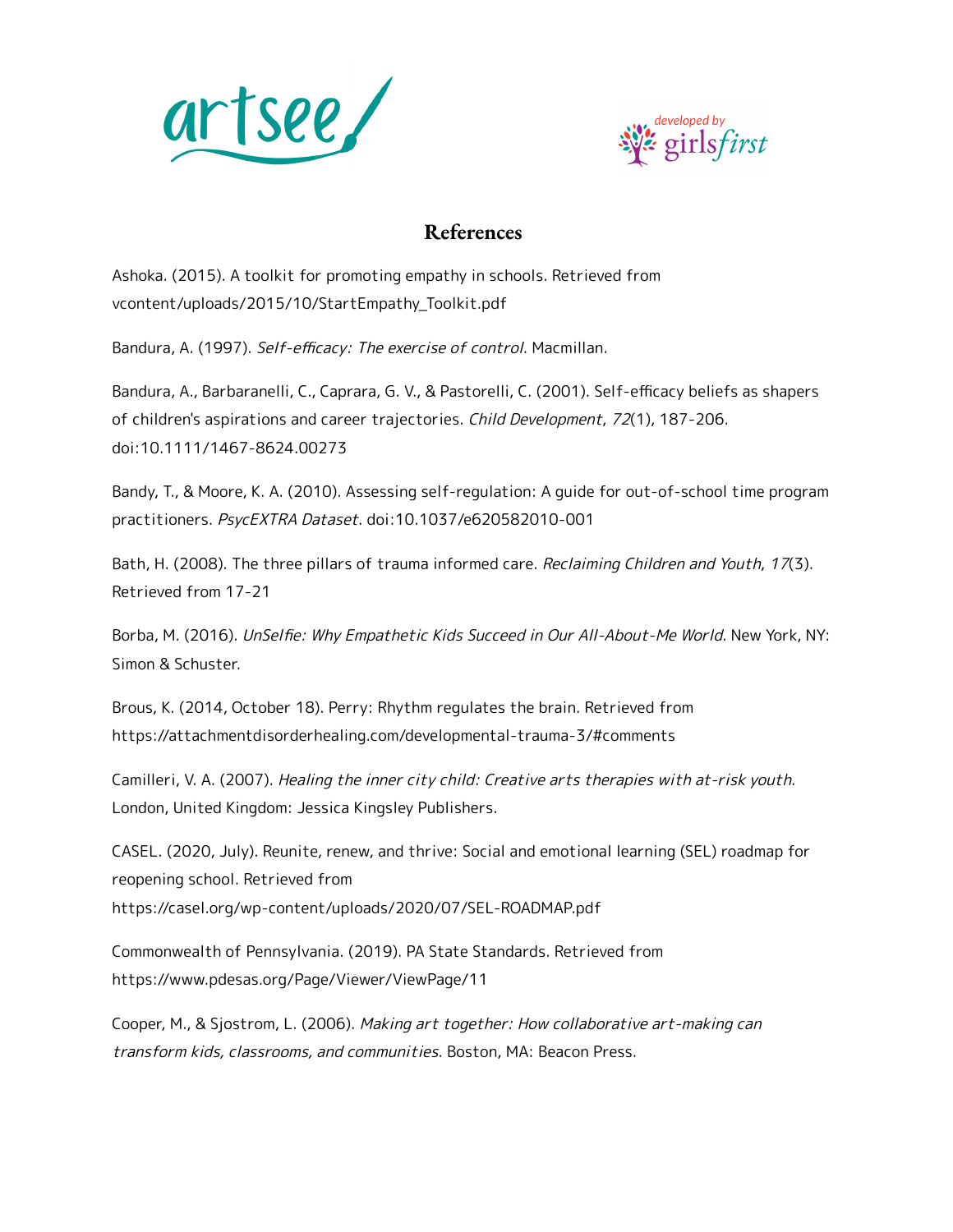



Corbitt, J. N., & Nix-Early, V. (2003). Taking it to the streets: Using the arts to transform your community. Grand Rapids, MI: Baker Books.

Corbitt, N., & Nix-Early, V. (2014). The Buildabridge classroom safe spaces model. Philadelphia, PA: BuildaBridge Press.

De Cássia Martinelli, S., Bartholomeu, D., Gakyia Caliatto, S., & De Grecci Sassi, A. (2008). Children's self-efficacy scale: Initial psychometric studies. Journal of Psychoeducational Assessment, 27(2), 145-156. doi:10.1177/0734282908325551

Desautels, L. (2016, January 7). Brains in pain cannot learn! Retrieved from https://www.edutopia.org/blog/brains-in-pain-cannot-learn-lori-desautels

Durlak, J. A., Weissberg, R. P., Dymnicki, A. B., Taylor, R. D., & Schellinger, K. B. (2011). The impact of enhancing students' social and emotional learning: A meta-analysis of school-based universal interventions. Child Development, 82(1), 405-432. doi:10.1111/j.1467-8624.2010.01564.x

Field, S., & Hoffman, A. (1994). Development of a model for self-determination. Career Development for Exceptional Individuals, 17(2), 159-169. doi:10.1177/088572889401700205

Gallagher, M. (2012). Self-efficacy. Encyclopedia of Human Behavior, 314-320. doi:10.1016/b978-0-12-375000-6.00312-8

Garth, S. (2016, November 9). Social and emotional connections through arts integration. Retrieved from

https://educationcloset.com/2016/11/10/social-emotional-connections-arts-integration/

George Washington University. (n.d.). Classroom Assessment techniques (CATs). Retrieved from http://tlc.provost.gwu.edu/classroom-assessment-techniques

Grotberg, E. (n.d.). A guide to promoting resilience in children: Strengthening the human spirit. Retrieved from http://resilnet.uiuc.edu/library/grotb95b.html

Grotberg, E. H. (1996). The international resilience project findings from the research and the effectiveness of interventions.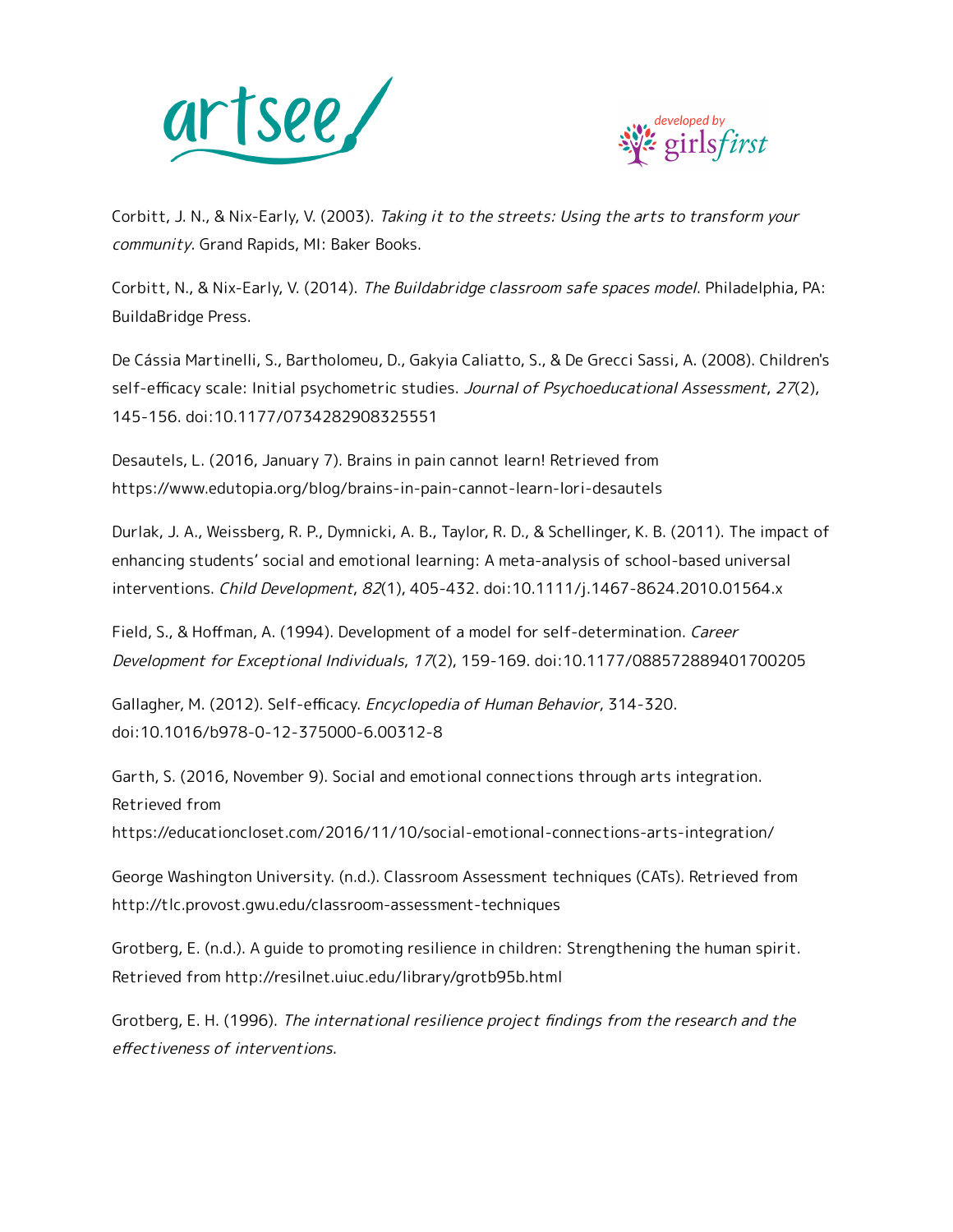



Institute for safe families. (2013, September 18). Findings from the Philadelphia ACE survey. Retrieved from https://drive.google.com/file/d/0B7fcUpFl415pdGVURFFjTUFTclU/view

Integrated Learning Strategies. (2016, March 30). Music therapy: Study says music key for non-verbal children and children with speech and language delays. Retrieved from http://ilslearningcorner.com/2016-03-music-therapy-study-says-music-key-for-non-verbal-childr en-and-children-with-speech-and-language-delays/

Jones, S., Weissbourd, R., Bouffard, S., Kahn, J., & Ross, T. (2018, November 1). For educators: How to build empathy and strengthen your school community. Retrieved from https://mcc.gse.harvard.edu/resources-for-educators/how-build-empathy-strengthen-school-com munity

Margolis, H., & Mccabe, P. P. (2006). Improving self-efficacy and motivation. Intervention in School and Clinic, 41(4), 218-227. doi:10.1177/10534512060410040401

Metzl, E., & Morrell, M. (2008). The role of creativity in models of resilience: Theoretical exploration and practical applications. Journal of Creativity in Mental Health, 3(3), 303-318. doi:10.1080/15401380802385228

Miller, C. (2017, May 1). How trauma affects kids in school. Retrieved from https://childmind.org/article/how-trauma-affects-kids-school/

NCCAS. (n.d.). National core arts standards. Retrieved from https://www.nationalartsstandards.org/

Oddleifson Robertson, K. (2012, May 16). The arts and creative problem solving. Retrieved from http://www.pbs.org/parents/education/music-arts/the-arts-and-creative-problem-solving/

P21. (n.d.). Retrieved from http://www.p21.org/

Perry, B. (2019, August). *Introduction to NME* [power point slides].

Poole, C., Miller, S. A., & Booth Church, E. (n.d.). Ages & stages: How children build friendships. Retrieved from http://www.scholastic.com/browse/article.jsp?id=3747174